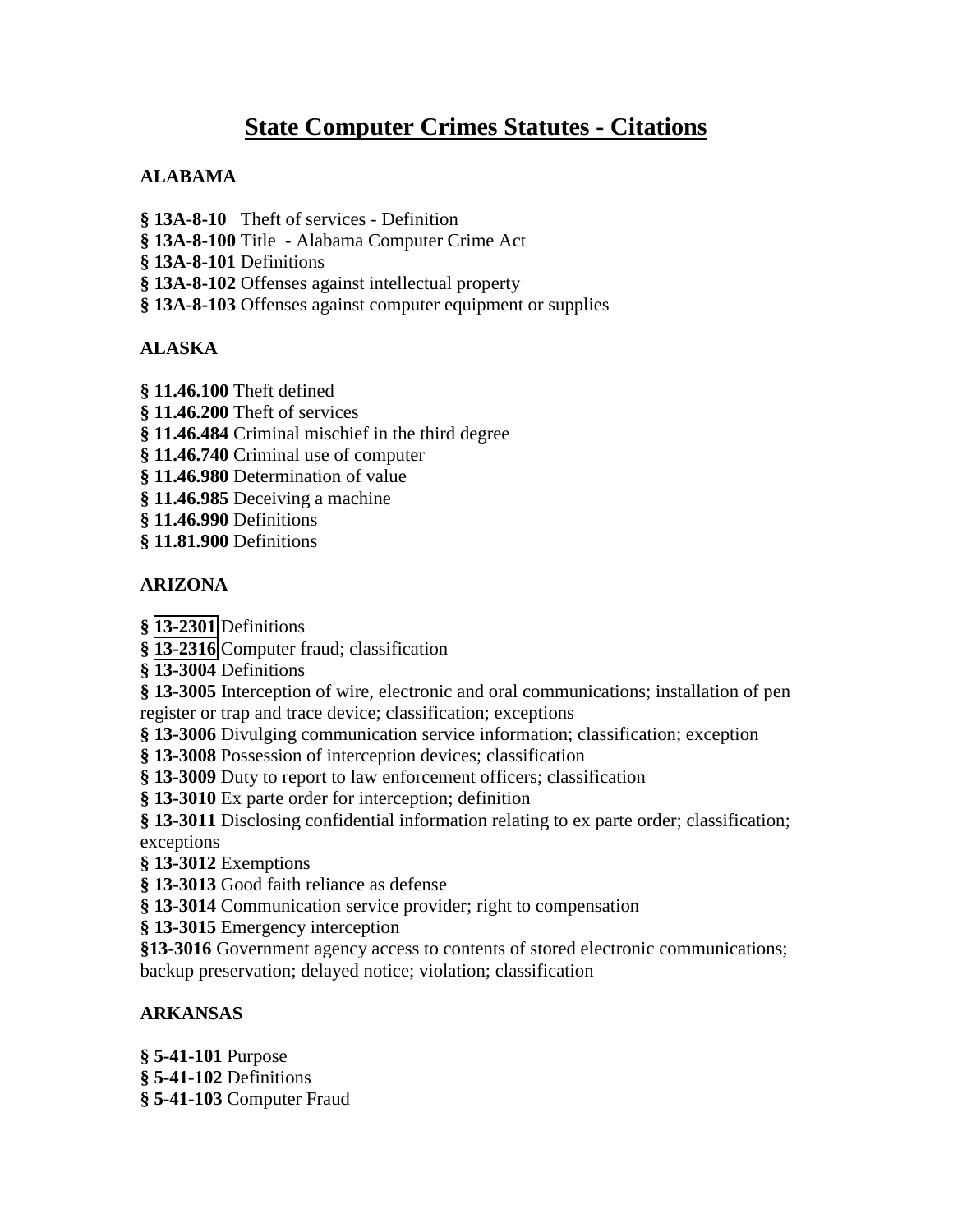- **§ 5-41-104** Computer trespass
- **§ 5-41-105** Venue of violations
- **§ 5-41-106** Civil actions
- **§ 5-41-107** Assistance of Attorney General
- **§ 5-41-108** Unlawful computerized communications

### **CALIFORNIA**

- **§ 13-5-484j** Publication of access card number or code with intent to defraud
- **§ 13-5-499c** "Trade secrets"; Theft or unauthorized copying; Bribery
- **§ 13-5-502** Computer crimes
- **§ 13-5-502.01** Definitions
- **§ 13-5-502.7** Fraudulently obtaining telephone or telegraph service; Jurisdiction
- **§ 13-5-1203.047** Probation on conviction of computer crimes
- **§ 13-5-1203.048** No probation if property value exceeds \$100,000
- **§ 13-5-2702** No prisoner access to computer

#### **COLORADO**

- **§ 18-5.5-101** Definitions
- **§ 18-5.5-102** Computer crime

#### **CONNECTICUT**

- **§ 52-570b** Action for computer-related offenses (civil)
- **§ 53a-250** Definitions
- **§ 53a-251** Computer crime
- **§ 53a-252** Computer crime in the first degree: Class B felony
- **§ 53a-253** Computer crime in the second degree: Class C felony
- **§ 53a-254** Computer crime in the third degree: Class D felony
- **§ 53a-255** Computer crime in the fourth degree: Class A misdemeanor
- **§ 53a-256** Computer crime in the fifth degree: Class B misdemeanor
- **§ 53a-257** Alternative fine based on defendant's gain
- **§ 53a-258** Determination of degree of crime
- **§ 53a-259** Value of property or computer services
- **§ 53a-260** Location of offense
- **§ 53a-261** Jurisdiction

#### **DELAWARE**

**11 Del. C. § 931** Definitions

- **§ 932** Unauthorized access
- **§ 933** Theft of computer services
- **§ 934** Interruption of computer services
- **§ 935** Misuse of computer system information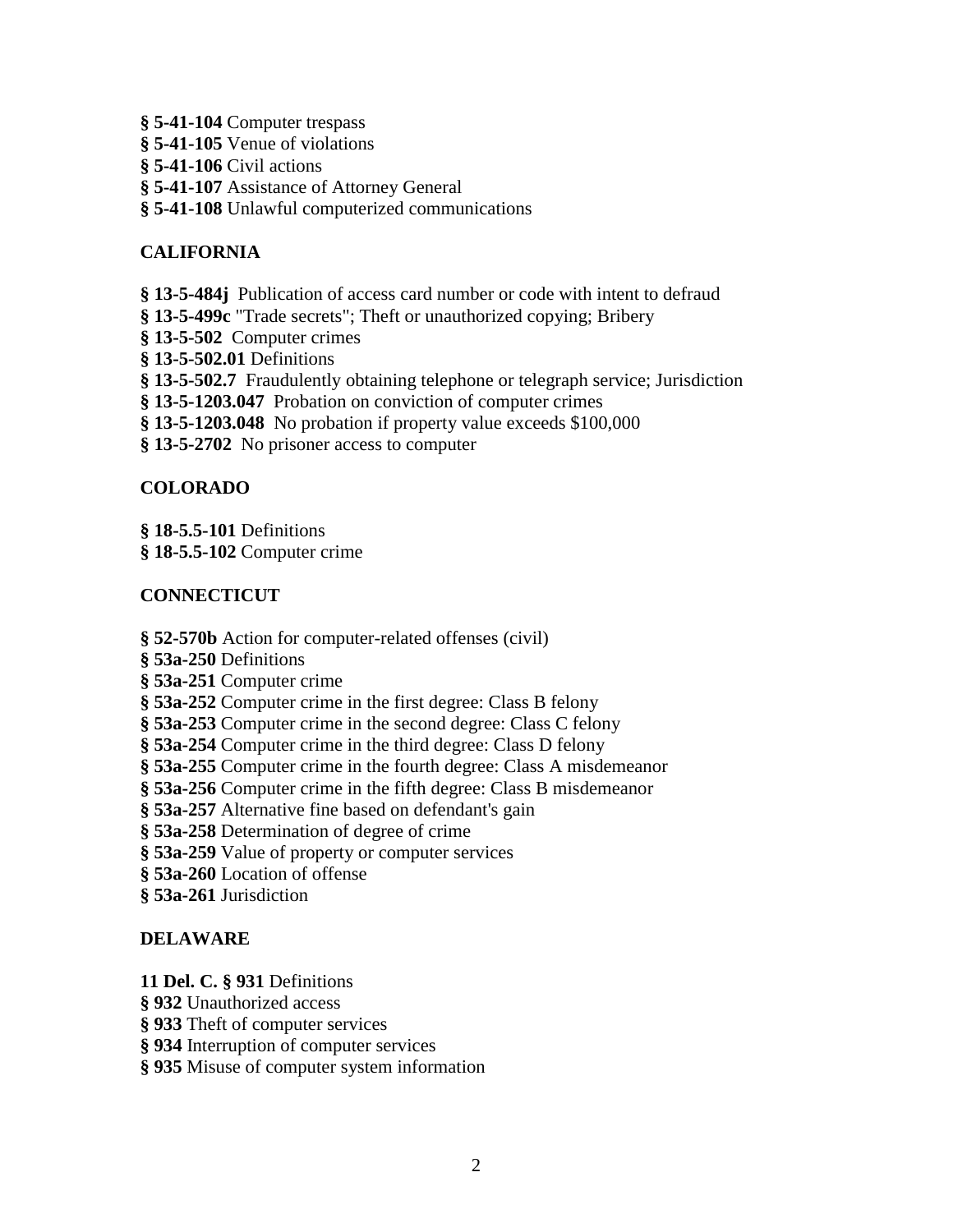- **§ 936** Destruction of computer equipment
- **§ 937** Penalties
- **§ 938** Venue
- **§ 939** Remedies of aggrieved persons

### **FLORIDA**

**§ 815.01** Short title Florida Computer Crimes Act

- **§ 815.02** Legislative intent
- **§ 815.03** Definitions
- **§ 815.04** Offenses against intellectual property; public records exemption
- **§ 815.045** Trade secret information
- **§ 815.05** Offenses against computer equipment or supplies
- **§ 815.06** Offenses against computer users
- **§ 815.07** This chapter not exclusive
- **§ 847.0135** Computer pornography; penalties

# **GEORGIA**

**§ 16-7-22** Criminal damage to property in the first degree

- **§ 16-9-90** Georgia Computer Systems Protection Act
- **§ 16-9-91** Legislative findings
- **§ 16-9-92** Definitions

**§ 16-9-93** Computer crimes defined; exclusivity of article; civil remedies; criminal penalties

**§ 16-9-93.1** Misleading transmittal and use of individual name, trade name, registered trademark, logo, legal or official seal, or copyrighted symbol over computer or telephone network; criminal penalty; civil remedies

**§ 16-9-94** Venue

**§ 16-12-100.2** Computer Pornography and Child Exploitation Prevention Act of 1999

#### **HAWAII**

- **§ 708-890** Definitions
- **§ 708-891** Computer fraud
- **§ 708-892** Unauthorized computer use
- **§ 708-893** Entry without disruption

#### **IDAHO**

- **§ 18-2201** Definitions
- **§ 18-2202** Computer Crime
- **§ 26-1220** Illegal Data Processing Activities
- **§ 48-801** Definitions Idaho Trade Secrets Act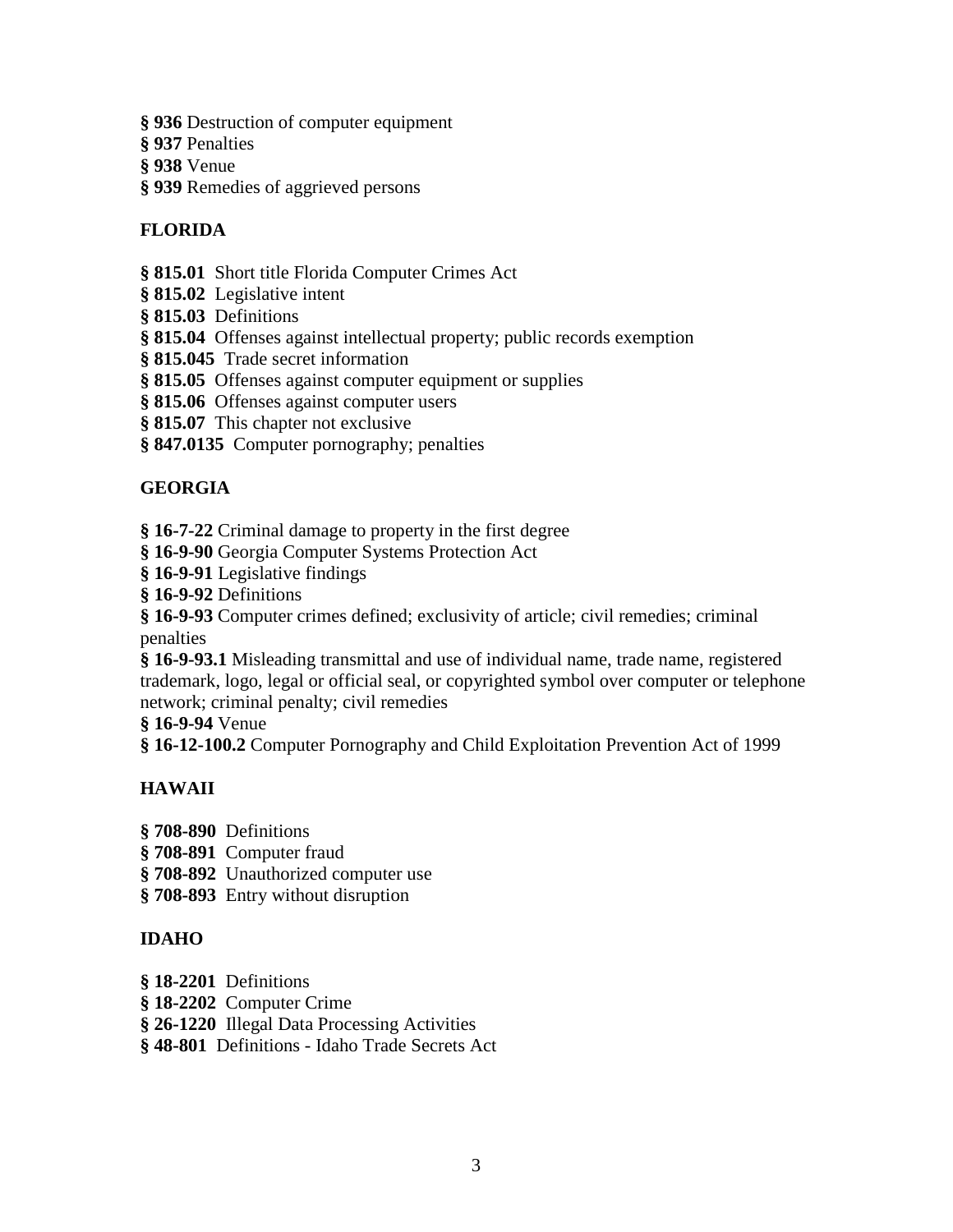# **ILLINOIS**

**§ 720 ILCS 5/16D-1** Short title - Computer Crime Prevention Law **§ 16D-2** Definitions **§ 16D-3** Computer Tampering **§ 16D-4** Aggravated Computer Tampering **§ 16D-5** Computer Fraud **§ 16D-6** Forfeiture

**§ 16D-7** Rebuttable Presumption

#### **INDIANA**

- **§ 35-43-1-4** Computer Tampering
- **§ 35-43-2-3** Computer Trespass

**§ 35-43-4-1** Theft - Definitions

**§ 35-43-4-2** Theft - Receiving Stolen Property

**§ 35-43-4-3** Criminal Conversion

#### **IOWA**

**§ 716A.1** Definitions

**§ 716A.2** Unauthorized access

**§ 716A.3** Computer damage defined

**§ 716A.4** Computer damage in the first degree

**§ 716A.5** Computer damage in the second degree

**§ 716A.6** Computer damage in the third degree

**§ 716A.7** Computer damage in the fourth degree

**§ 716A.8** Computer damage in the fifth degree

**§ 716A.9** Computer theft defined

**§ 716A.10** Computer theft in the first degree

**§ 716A.11** Computer theft in the second degree

**§ 716A.12** Computer theft in the third degree

**§ 716A.13** Computer theft in the fourth degree

**§ 716A.14** Computer theft in the fifth degree

**§ 716A.15** Chapter not exclusive

**§ 716A.16** Printouts admissible as evidence

#### **KANSAS**

**§ 21-3704** Theft of services

**§ 21-3755** Computer crime; computer password disclosure; computer trespass

#### **KENTUCKY**

**§ 40-434.840** Definitions

**§ 40-434.845** Unlawful access to a computer in the first degree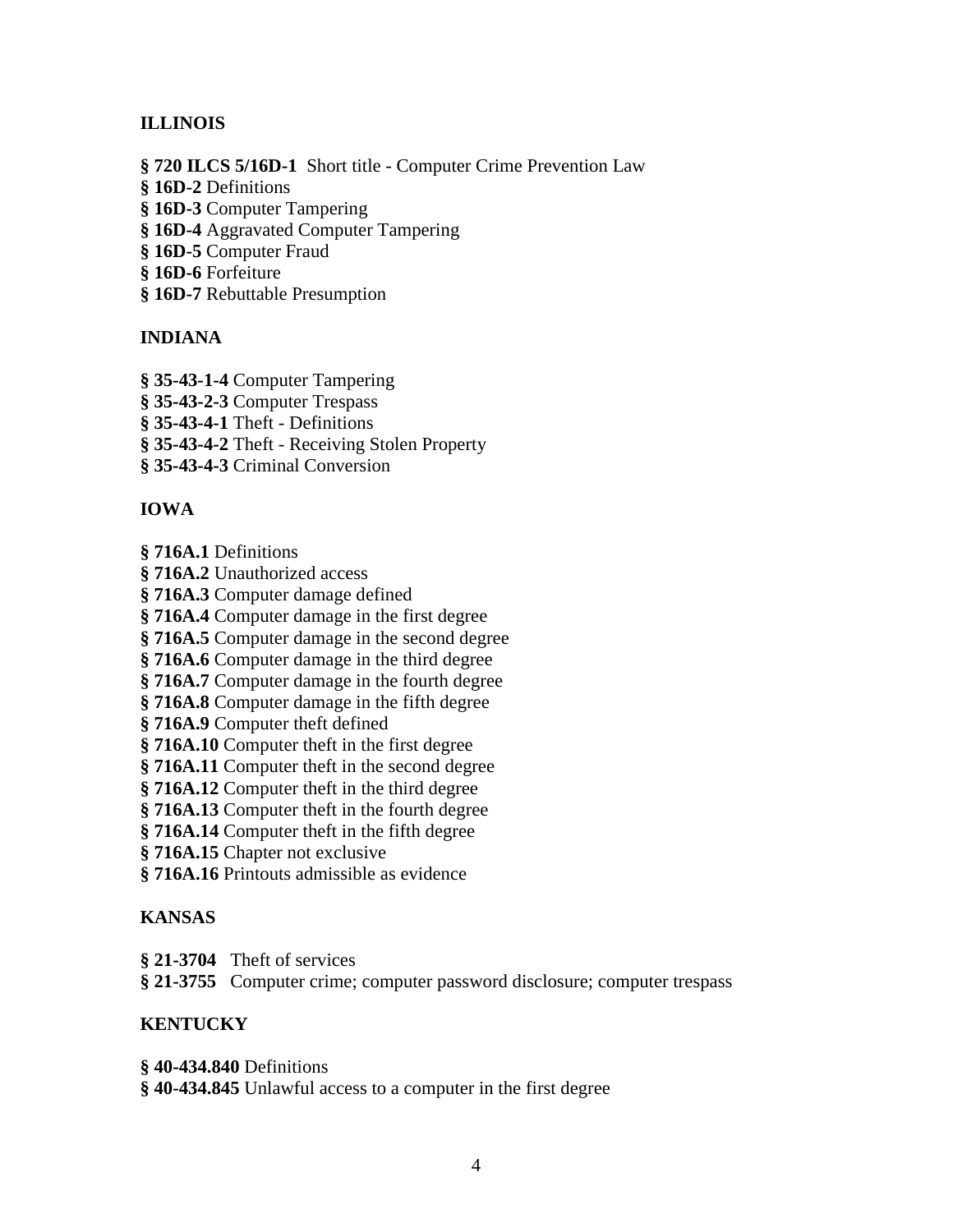- **§ 40-434.850** Unlawful access to a computer in the second degree
- **§ 40-434.855** Misuse of computer information
- **§ 40-434.860** Venue

# **LOUISIANA**

- **§ 14:73.1** Definitions
- **§ 14:73.2** Offenses against intellectual property
- **§ 14:73.3** Offenses against computer equipment or supplies
- **§ 14:73.4** Offenses against computer users
- **§ 14:73.5** Computer fraud

# **MAINE**

**17-A M.R.S. § 431** Definitions

**§ 432** Criminal invasion of computer privacy

**§ 433** Aggravated criminal invasion of computer privacy

# **MARYLAND**

**Md. Ann. Code art. 27, § 45A** False entry in public record; altering, defacing, destroying, removing or concealing public record; accessing public records

- **§ 145** Credit card offenses
- **§ 146** Unauthorized access to computers prohibited
- **§ 340** Definitions
- **§ 341** Definitions
- **§ 342** Property Theft
- **§ 343** Defenses
- **§ 344** Form of Indictment
- **§ 354** Interception of Communications

# **MASSACHUSETTS**

- **§ 233-79K** Admissibility of duplicate of computer data file or program file
- **§ 266-30** Larceny; general provisions and penalties
- **§ 266-60A** Stolen trade secrets; buying or selling
- **§ 266-33A** Intent to defraud commercial computer service; penalties
- § 266-120F Unauthorized access
- **§ 266-127** Theft of personal property
- **§ 277-58A1/2** Venue for Prosecution of Violations Involving Electronic Data

# **MICHIGAN**

- **§ 28.529(1)** Meanings of terms
- **§ 28.529(2)** Definitions; A to D
- **§ 28.529(3)** Definitions; P to S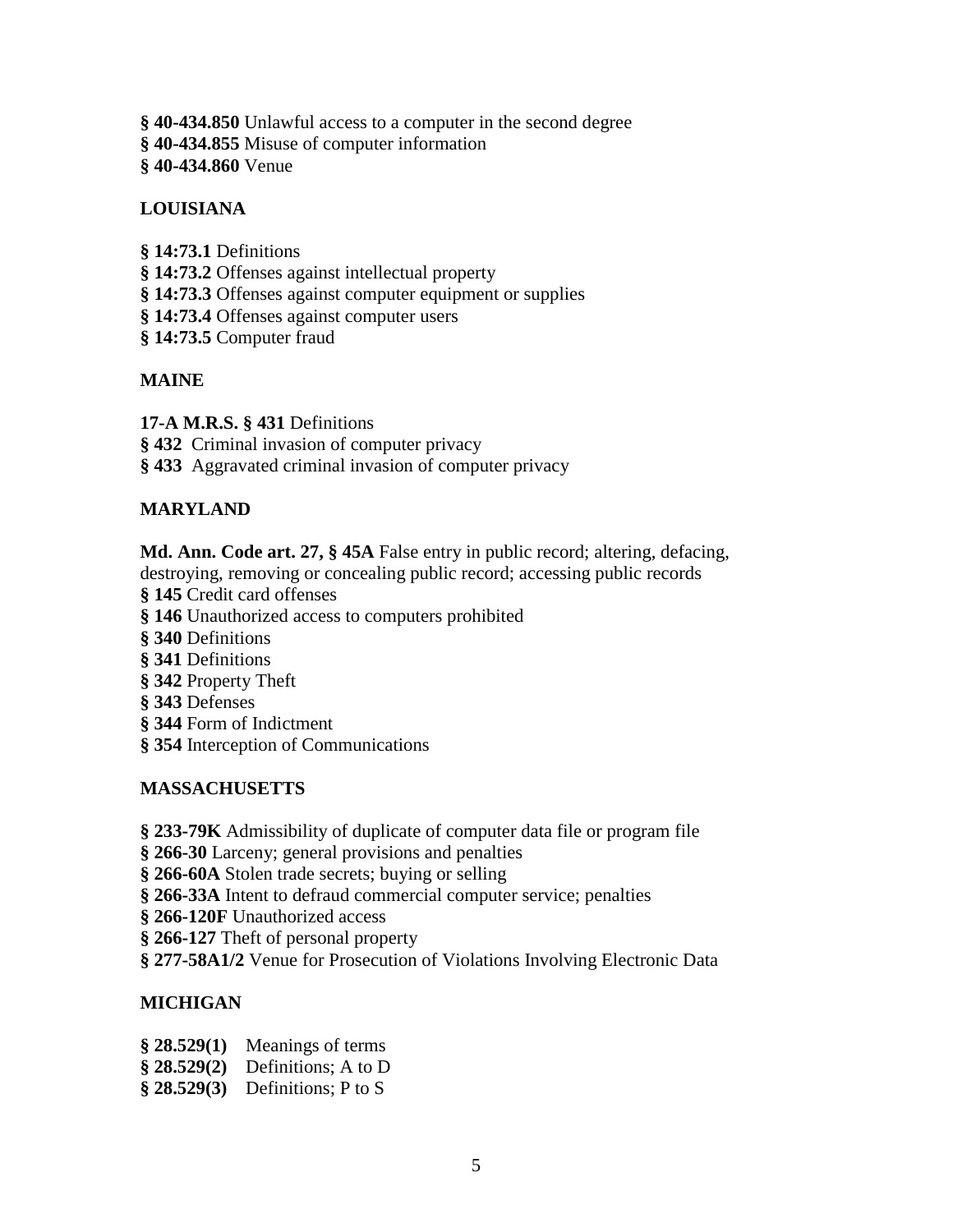**§ 28.529(4)** Prohibited access to computer program, computer, computer system, or computer network

**§ 28.529(5)** Prohibited conduct

**§ 28.529(6)** Use of computer program, computer, computer system, or computer network to commit crime

**§ 28.529(7)** Penalties; prior convictions; presumption

# **MINNESOTA**

**§ 270B.18** Criminal penalties

**§ 609.52** Theft

**§ 609.87** Computer crime; definitions

**§ 609.88** Computer damage

**§ 609.89** Computer theft

**§ 609.891** Unauthorized computer access.

**§ 609.8911** Reporting violations

**§ 609.892** Definitions

**§ 609.893** Telecommunications and information services fraud; crime defined.

**§ 626A.26** Unlawful access to stored communications

**§ 626A.27** Disclosure of contents

#### **MISSISSIPPI**

**§ 97-45-1** Definitions

**§ 97-45-3** Computer fraud; penalties.

**§ 97-45-5** Offense against computer users; penalties

- **§ 97-45-7** Offense against computer equipment; penalties
- **§ 97-45-9** Offense against intellectual property; penalties

**§ 97-45-11** Venue

**§ 97-45-13** Effect on other offenses

#### **MISSOURI**

**§ 537.525** Tampering with computer data, computer equipment, or computer users--

damages -- attorney fees, certain expenses, awarded when

**§ 569.093** Definitions

**§ 569.094** Computer printouts used as evidence, when

**§ 569.095** Tampering with computer data, penalties

**§ 569.097** Tampering with computer equipment, penalties

**§ 569.099** Tampering with computer users, penalties

#### **MONTANA**

- **§ 45-1-205** General time limitations
- **§ 45-2-101** General definitions

**§ 45-6-310** Definition -- computer use

**§ 45-6-311** Unlawful use of a computer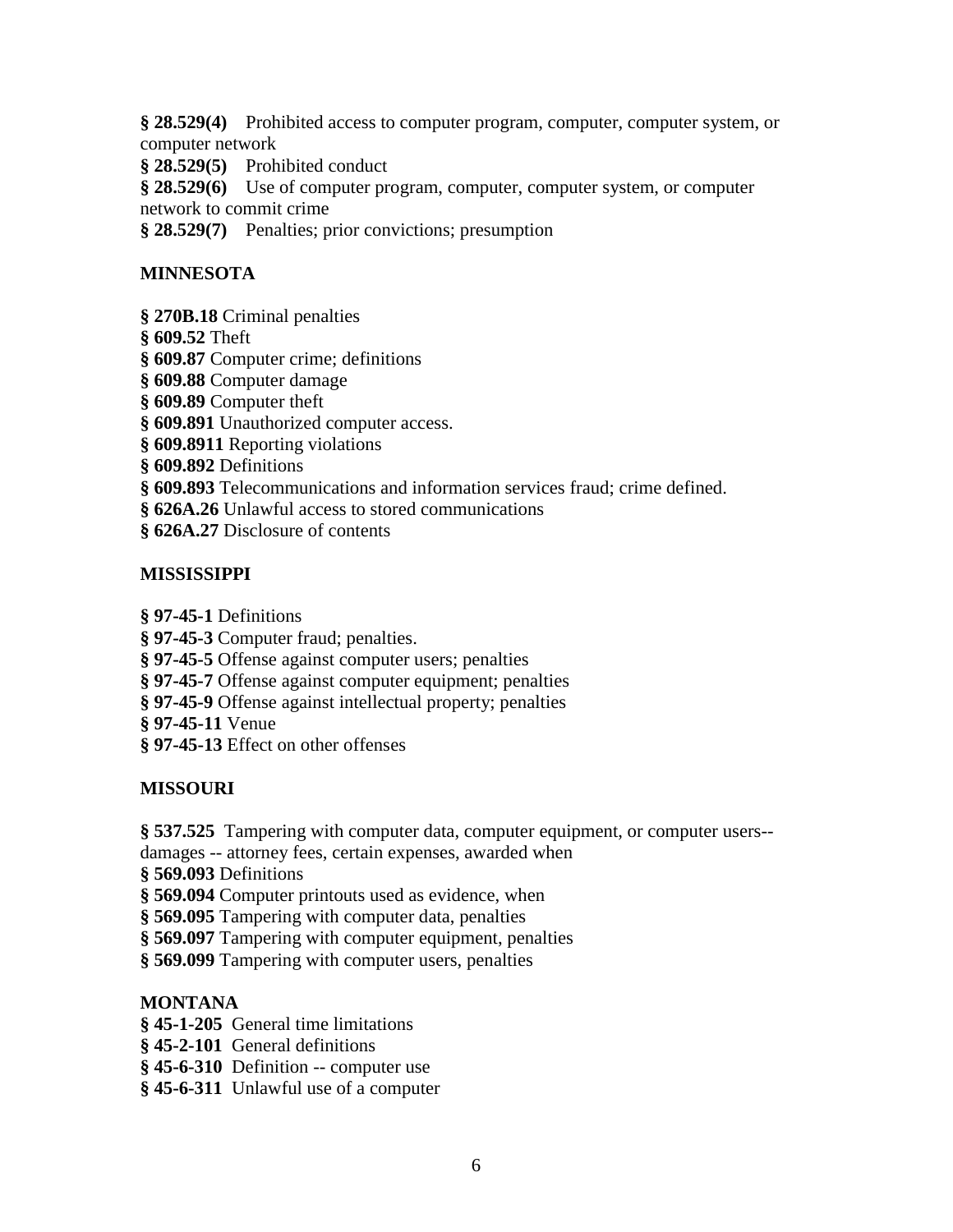#### **NEBRASKA**

**§ 28-1341** Act, how cited **§ 28-1343** Terms, defined **§ 28-1343.01** Unauthorized computer access; penalty **§ 28-1344** Unlawful acts; depriving or obtaining property or services; penalties **§ 28-1345** Unlawful acts; harming or disrupting operations; penalties **§ 28-1346** Unlawful acts; obtaining confidential public information; penalties **§ 28-1347** Unlawful acts; access without authorization; exceeding authorization; penalties **§ 28-1348** Act, how construed **NEVADA § 205.473** Definitions

**§ 205.4732** "Access" defined **§ 205.474** "Data" defined **§ 205.4745** "Network" defined **§ 205.475** "Program" defined **§ 205.4755 "**Property" defined **§ 205.476** "System" defined **§ 205.4765** Unlawful acts: Generally **§ 205.477** Unlawful interference with or denial of access or use; unlawful use **§ 205.481** Forgery by creation, alteration or deletion of data **§ 205.485** Presumption of authority of employee **§ 205.491** Enforcement of provisions **§ 41.705** Definitions; Liability of Persons Who Transmit Items of Electronic Mail That Include Advertisements **§ 41.710** "Advertisement" defined **§ 41.715** "Electronic mail" defined **§ 41.720** "Network" defined **§ 41.730** Action for damages; exceptions; injunctive relief **§ 41.735** Immunity for persons who provide users with access to network; applicability to items of electronic mail obtained voluntarily **§ 201.256** Definitions; Exhibition and Sale of Obscene Materials to Minors **§ 201.2565** "Distribute" defined **§ 201.257** "Harmful to minors" defined **§ 201.2581** "Material" defined **§ 201.259** "Minor" defined **§ 201.261** "Nudity" defined **§ 201.263** "Sexual conduct" defined **§ 201.265** Unlawful acts; penalty

**§ 201.2655** Exemptions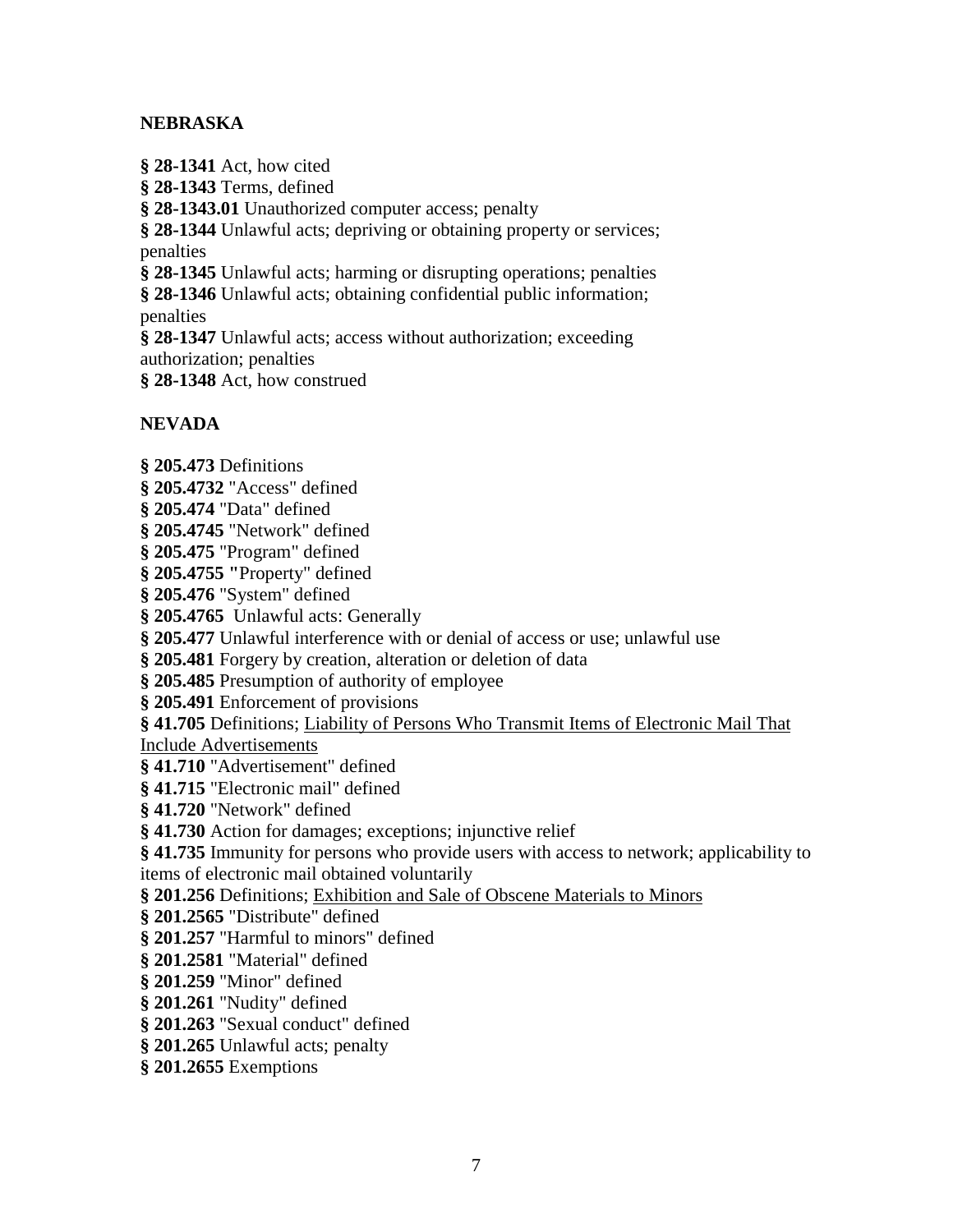#### **NEW HAMPSHIRE**

**§ 638:16** Computer Crime; Definitions

**§ 638:17** Computer Related Offenses

**§ 638:18** Computer Crime Penalties

**§ 638:19** Venue

#### **NEW JERSEY**

**§ 2A:38A-1** Definitions

**§ 2A:38A-2** Value of property or services

**§ 2A:38A-3** Computer-related offenses; compensatory and punitive damages; costs and expenses

**§ 2A:38A-4** Value of loss; finding of fact

**§ 2A:38A-5** Injunctions

**§ 2A:38A-6** Venue of action

**§ 2C:20-1** Definitions

**§ 2C:20-1.1** Offense involving access device; presumption of unlawful purpose

**§ 2C:20-2** Consolidation of Theft Offenses; Grading; Provisions Applicable to Theft **Generally** 

**§ 2C:20-8** Theft of Services

**§ 2C:20-23** Definitions

**§ 2C:20-24** Value of property or services

**§ 2C:20-25** Computer-related theft

**§ 2C:20-26** Property or services of \$75,000 or more; degree of crime

**§ 2C:20-27** Property or services between \$500 and \$75,000; degree of crime

**§ 2C:20-28** Property or services between \$200 and \$500; degree of crime

**§ 2C:20-29** Property or services of \$200 or less; disorderly persons offense

**§ 2C:20-30** Damage or wrongful access to computer system; no assessable damage; degree of crime

**§ 2C:20-31** Disclosure of data from wrongful access; no assessable damage; degree of crime

**§ 2C:20-32** Wrongful access to computer; lack of damage or destruction; disorderly persons offense

**§ 2C:20-33** Copy or alteration of program or software with value of \$1,000 or less **§ 2C:20-34** Situs of offense

#### **NEW MEXICO**

**§ 30-45-1** Short title - Computer Crimes Act

**§ 30-45-2** Definitions

**§ 30-45-3** Computer access with intent to defraud or embezzle

**§ 30-45-4** Computer abuse

**§ 30-45-5** Unauthorized computer use

**§ 30-45-6** Prosecution

**§ 30-45-7** Forfeiture of property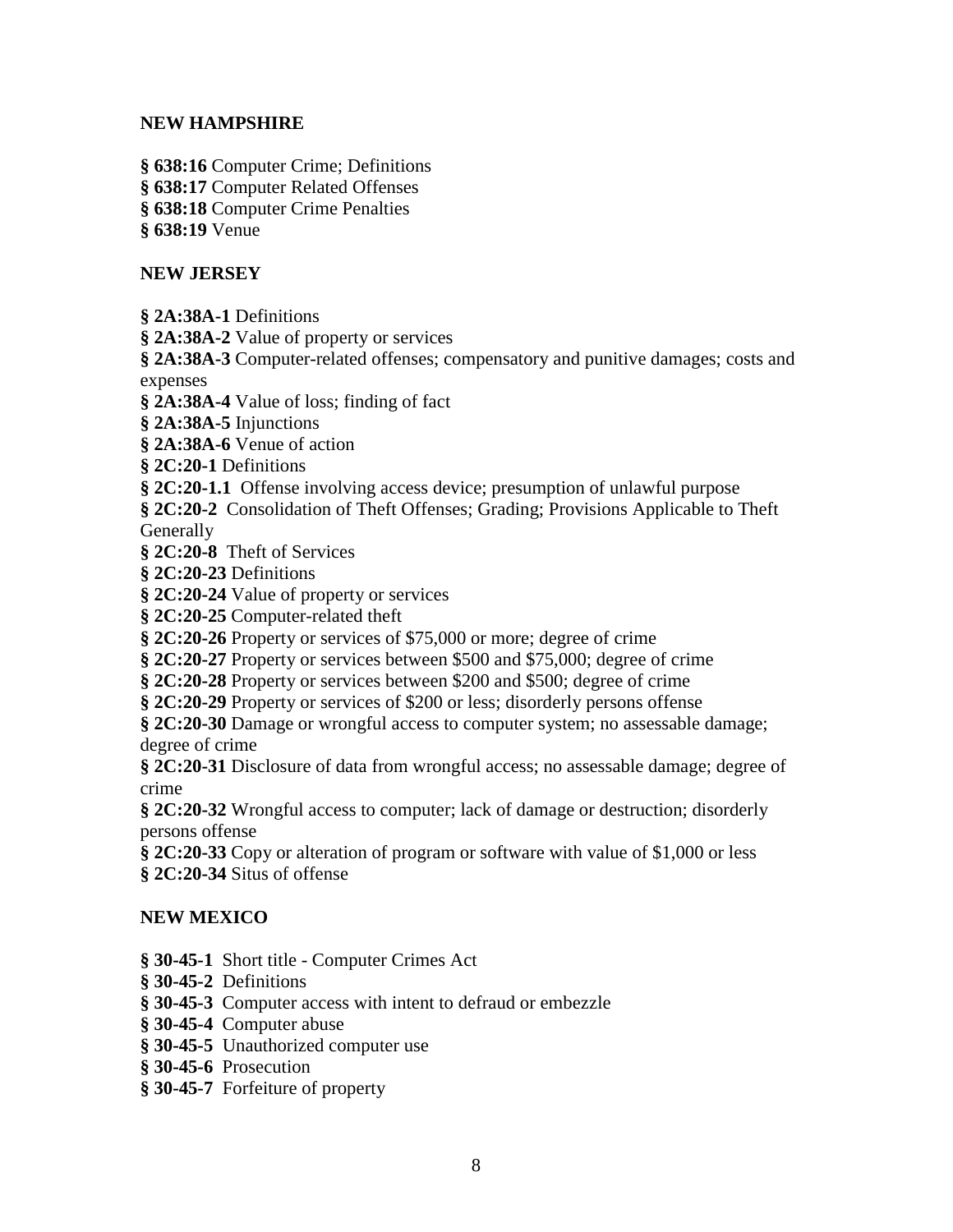# **NEW YORK**

Penal Code, Title J:

**§ 155.00** Larceny; definitions of terms

**§ 156.00** Offenses involving computers; definition of terms

**§ 156.05** Unauthorized use of a computer

**§ 156.10** Computer trespass

**§ 156.20** Computer tampering in the [fig 1] fourth degree

**§ 156.25** Computer tampering in the [fig 1] third degree

**§ 156.26** Computer tampering in the second degree

**§ 156.27** Computer tampering in the first degree

**§ 156.30** Unlawful duplication of computer related material

**§ 156.35** Criminal possession of computer related material

**§ 156.50** Offenses involving computers; defenses

**§ 165.15** Theft of services

**Title K, art. 170** Forgery and Related Offenses

#### **NORTH CAROLINA**

**§ 14-453** Definitions.

**§ 14-454** Accessing computers

**§ 14-455** Damaging computers, computer systems, computer networks, and resources

**§ 14-456** Denial of computer services to an authorized user

**§ 14-457** Extortion

#### **NORTH DAKOTA**

**§ 12.1-06.1-01** Definitions **§ 12.1-06.1-08** Computer fraud -- Computer crime -- Classification -- Penalty **§ 12.1-32-01** Classification of offenses - Penalties

#### **OHIO**

**§ 2901.01** Definitions

**§ 2901.12** Venue

**§ 2913.01** Theft and Fraud - Definitions

**§ 2913.04** Unauthorized use of property; computer or telecommunications property

**§ 2913.42** Illegal alteration or destruction of computer related material (Unauthorized alteration, Fraud, Penalties)

**§ 2933.41(7)** Disposition of property held by law enforcement

**§ 2913.81** Denying access to a computer

# **OKLAHOMA**

**§ 21:1951** Oklahoma Computer Crimes Act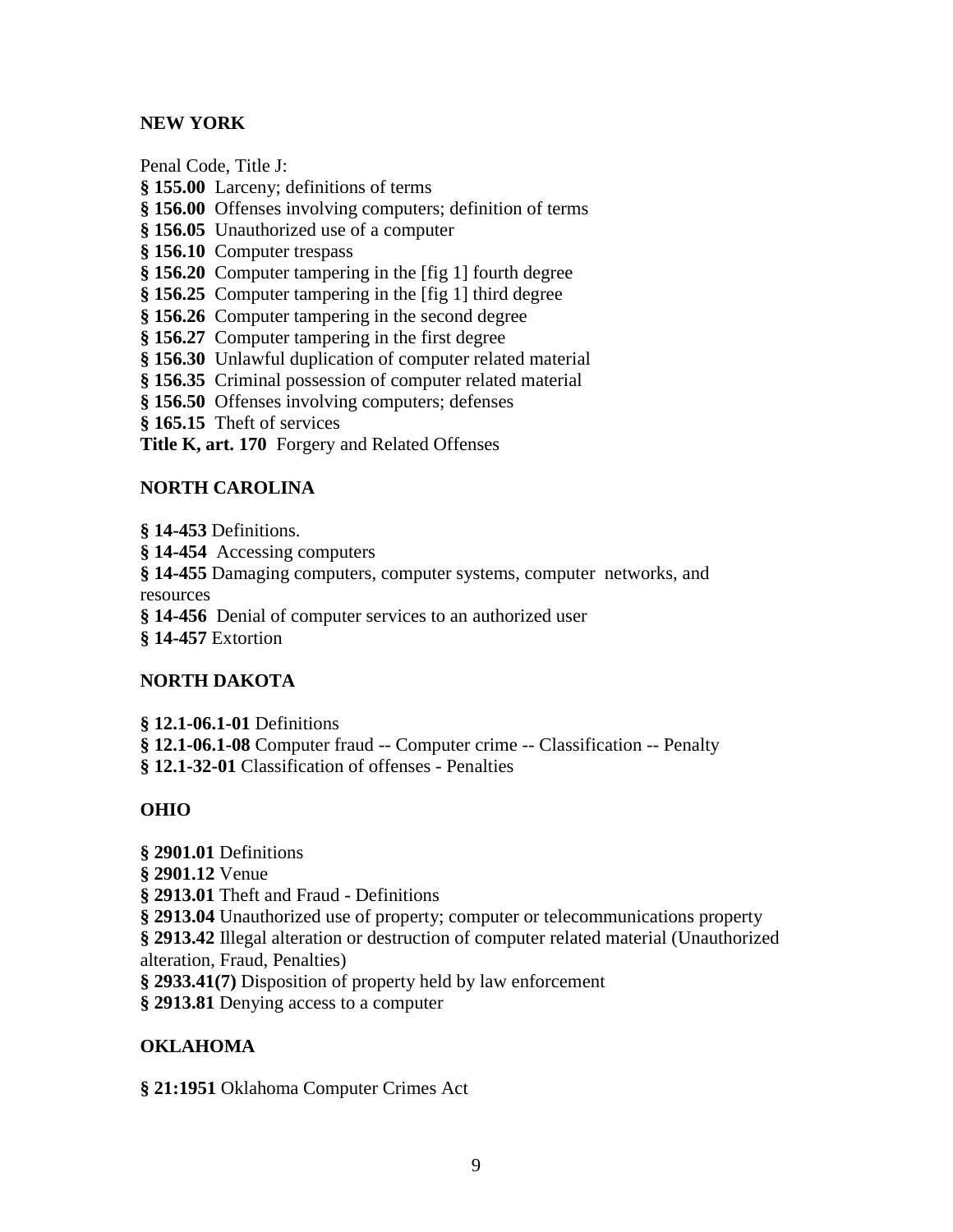- **§ 21:1952** Definitions
- **§ 21:1953** Unlawful Acts-Penalties
- **§ 21:1954** Acts Constituting Prima Facie Evidence of Violation
- **§ 21:1955** Penalties-Civil Action for Compensatory Damages
- **§ 21:1957** Accessing a Computer in One Jurisdiction from Another
- **§ 21:1958** Using Access to Computers to Violate Oklahoma Statues-Penalty

### **OREGON**

- **§ 164.377** Computer crime
- **§ 164.125** Theft of services

#### **PENNSYLVANIA**

**§ 3933** Unlawful use of computer

# **RHODE ISLAND**

- **§ 11-52-1** Definitions
- **§ 11-52-2** Access to computer for fraudulent purposes
- **§ 11-52-3** Intentional access, alteration, damage, or destruction
- **§ 11-52-4** Computer theft
- **§ 11-52-5** Penalties
- **§ 11-52-6** Civil action
- **§ 11-52-7** Use of false information
- **§ 11-52-8** Tampering with computer source documents

#### **SOUTH CAROLINA**

- **§ 16-16-10** Definitions
- **§ 16-16-20** Offenses; penalties
- **§ 16-16-30** Venue
- **§ 16-16-40** Applicability of other criminal law provisions

#### **SOUTH DAKOTA**

- **§ 43-43B-1** Unlawful uses of computer
- **§ 43-43B-2** Definition of terms

**§ 43-43B-3** Obtaining use, altering or destroying system, access and disclosure without consent - Value one thousand dollars or less

**§ 43-43B-4** Obtaining use, altering or destroying system, access and disclosure without consent - Value more than one thousand dollars

**§ 43-43B-5** Obtaining use, altering or destroying system as part of deception - Value one thousand dollars or less

**§ 43-43B-6** Obtaining use, altering or destroying system as part of deception - Value more than one thousand dollars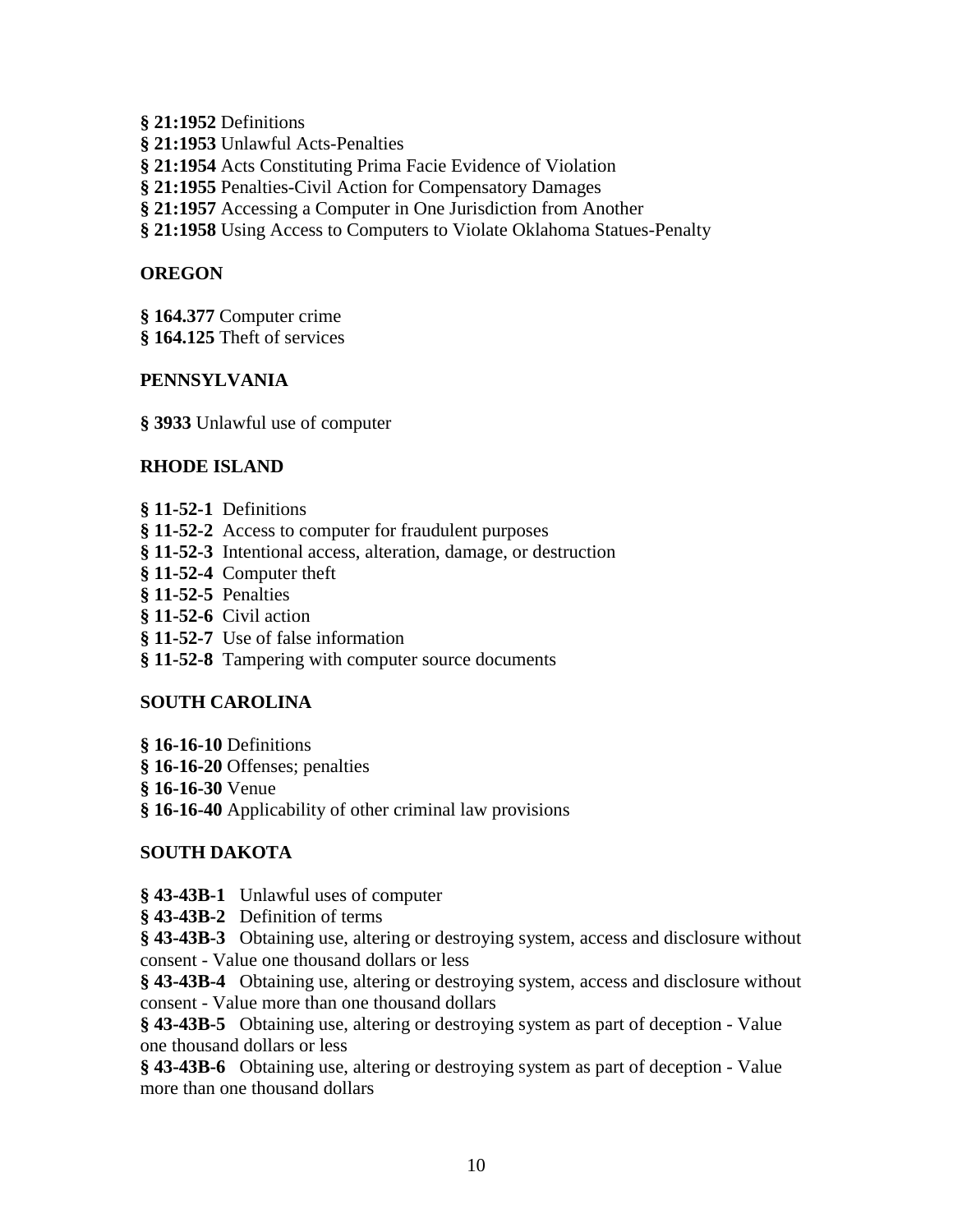- **§ 43-43B-7** Civil rights not affected
- **§ 43-43B-8** Venue for violations

#### **TENNESSEE**

- **§ 39-14-601** Definitions
- **§ 39-14-602** Violations -- Penalties
- **§ 39-14-603** Venue
- **§ 39-14-105** Grading of theft

# **TEXAS**

- **§ 13.25** Computer crimes Venue
- **§ 33.01** Definitions
- **§ 33.02** Breach of Computer Security
- **§ 33.03** Defenses
- **§ 33.04** Assistance by Attorney General

# **UTAH**

- **§ 76-6-701** Computer Crimes Act -- Short title
- **§ 76-6-702** Definitions
- **§ 76-6-703** Computer crimes and penalties
- **§ 76-6-704** Attorney general, county attorney, or district attorney to prosecute --
- Conduct violating other statutes
- **§ 76-6-705** Reporting violations

#### **VERMONT**

- **13 V.S.A. § 4101** Definitions
- **§ 4102** Unauthorized access
- **§ 4103** Access to Computer for Fraudulent Purposes
- **§ 4104** Alteration , Damage, or Interference
- **§ 4105** Theft or Destruction
- **§ 4106** Civil Liability
- **§ 4107** Venue
- **§ 2021** Telecommunication Fraud and Facilitation of Telecommunications Fraud
- **§ 2581** Larceny and Embezzlement Definitions

# **VIRGINIA**

**§ 8.01-40.1** Action for injury resulting from violation of Computer Crimes Act; limitations

- **§ 8.01-328.1** When personal jurisdiction over person may be exercised
- **§ 18.2-152.1** Short titleVirginia Computer Crimes Act
- **§ 18.2-152.2** Definitions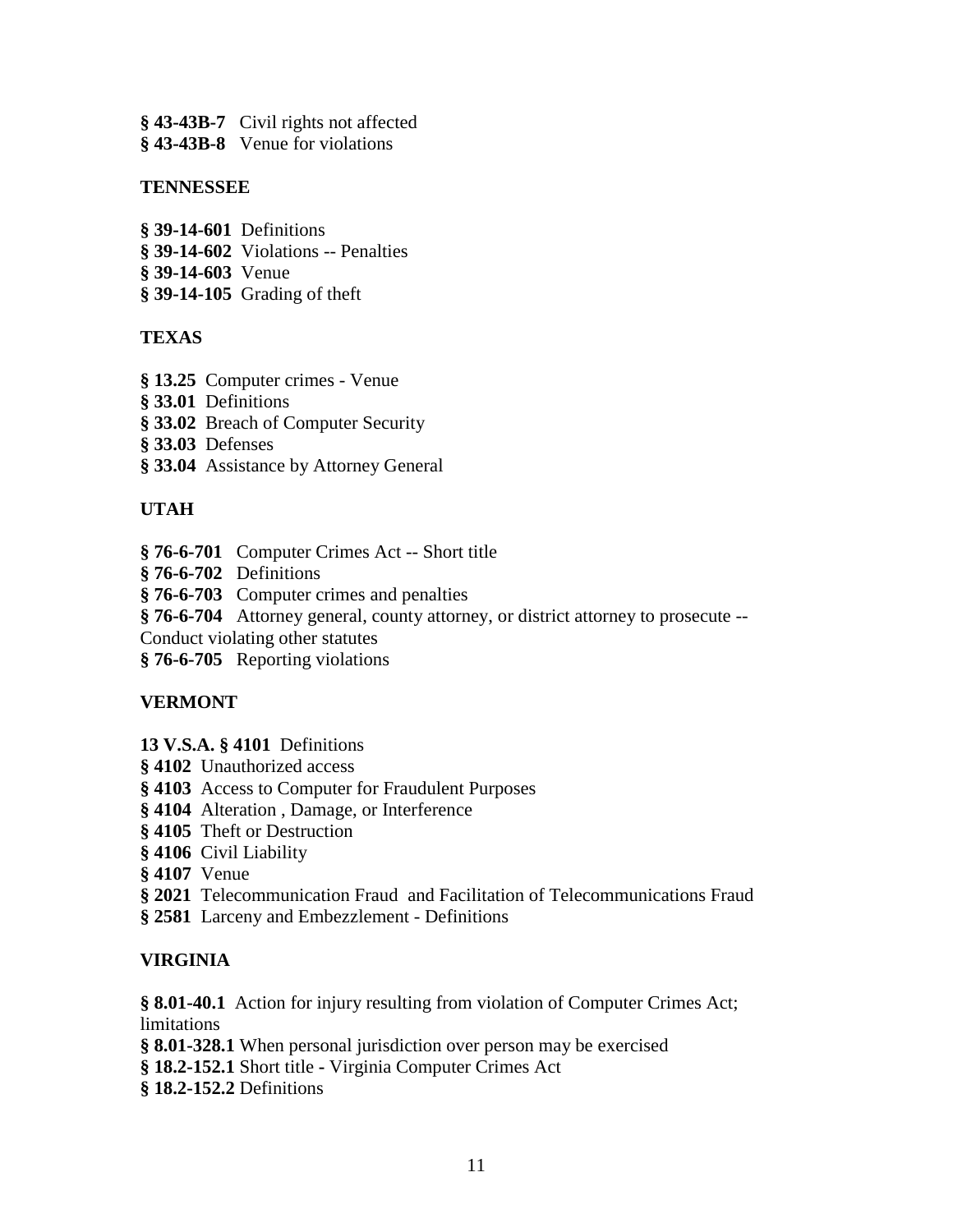**§ 18.2-152.3** Computer fraud

**§ 18.2-152.4** Computer trespass; penalty

**§ 18.2-152.5** Computer invasion of privacy

**§ 18.2-152.6** Theft of computer services

**§ 18.2-152.7** Personal trespass by computer

**§ 18.2-152.8** Property capable of embezzlement

**§ 18.2-152.9** Limitation of prosecution

**§ 18.2-152.10** Venue for prosecution

**§ 18.2-152.11** Article not exclusive

**§ 18.2-152.12** Civil relief; damages

**§ 18.2-152.13** Severability

**§ 18.2-152.14** Computer as instrument of forgery

**§ 18.2-374.1:1** Possession of child pornography; penalty

**§ 18.2-374.2** Seizure and forfeiture of property used in connection with production of sexually explicit items involving children

**§ 18.2-374.3** Use of Communication Systems to facilitate certain offenses involving children

**§ 19.2-298.1** Registration required of persons convicted of certain offenses

#### **WASHINGTON**

**§ 9.26A.100** Definitions

**§ 9.26A.110** Fraud in obtaining telecommunications service--

Penalty

- **§ 9A.48.070** Malicious mischief in the first degree
- **§ 9A.48.080** Malicious mischief in the second degree
- **§ 9A.48.090** Malicious mischief in the third degree
- **§ 9A.48.100** Malicious mischief--"Physical damage" defined
- **§ 9A.52.010** Definitions
- **§ 9A.52.110** Computer trespass in the first degree
- **§ 9A.52.120** Computer trespass in the second degree
- **§ 9A.52.130** Computer trespass--Commission of other crime
- **§ 9A.56.010** Definitions
- **§ 9A.56.020** Theft--Definition, defense
- **§ 9A.56.030** Theft in the first degree--Other than firearm
- **§ 9A.56.040** Theft in the second degree--Other than firearm
- **§ 9A.56.050** Theft in the third degree
- **§ 9A.56.262** Theft of telecommunication services

**§ 9A.56.264** Unlawful manufacture of telecommunication device

- **§ 9A.56.266** Unlawful sale of telecommunication device
- **§ 9A.46.020** Harassment Definitions Penalties
- **§ 9A.46.110** Stalking
- **§ 10.14.02** Harassment Definitions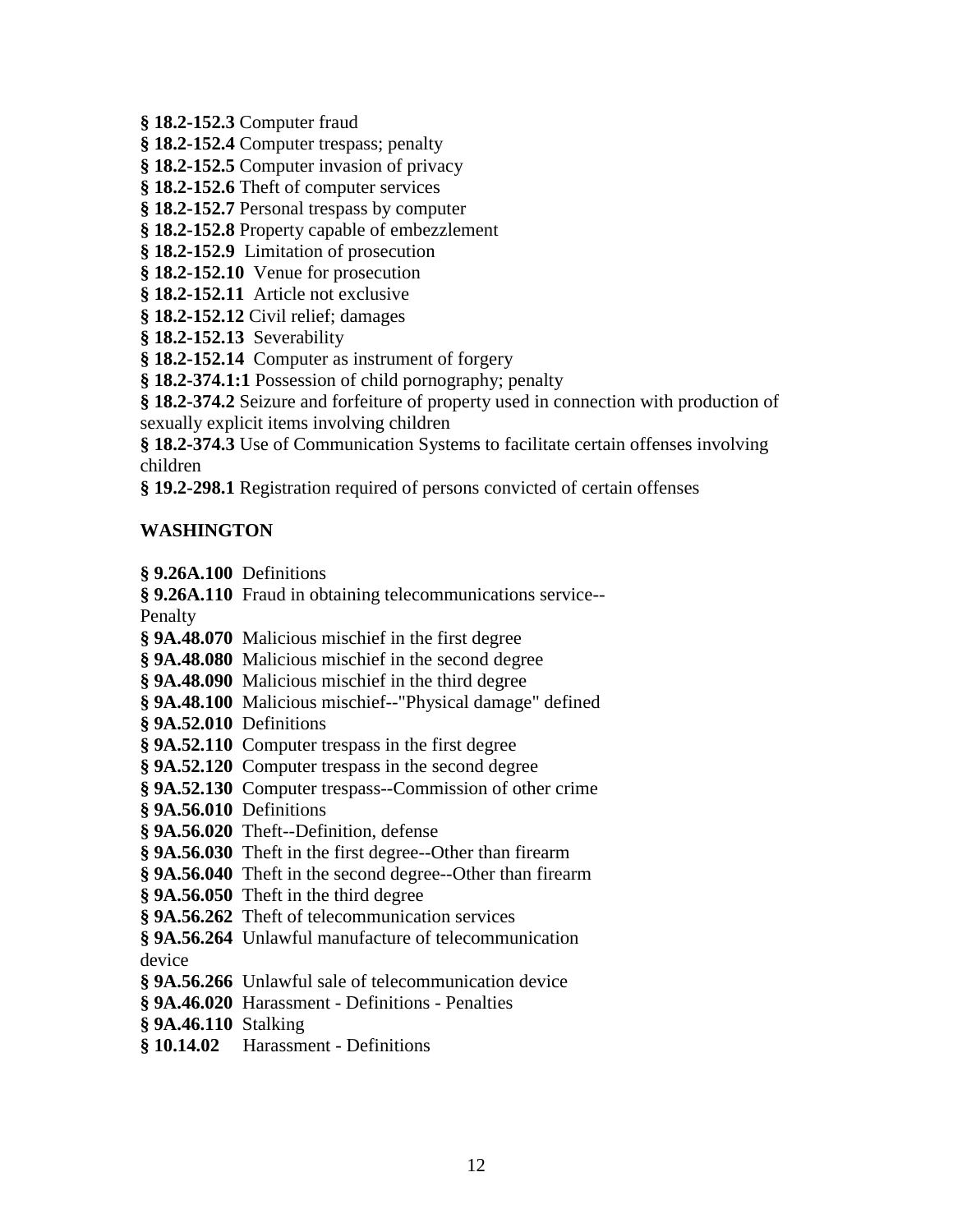#### **WEST VIRGINIA**

**§ 61-3C-1** Short title **-** West Virginia Computer Crime and Abuse Act

**§ 61-3C-2** Legislative findings

**§ 61-3C-3** Definitions

**§ 61-3C-4** Computer fraud; access to Legislature computer; criminal penalties

**§ 61-3C-5** Unauthorized access to computer services

**§ 61-3C-6** Unauthorized possession of computer data or programs

**§ 61-3C-7** Alteration destruction, etc., of computer equipment

**§ 61-3C-8** Disruption of computer services

**§ 61-3C-9** Unauthorized possession of computer information, etc**.**

**§ 61-3C-1** Disclosure of computer security information

**§ 61-3C-11** Obtaining confidential public information

**§ 61-3C-12** Computer invasion of privacy

**§ 61-3C-13** Fraud and related activity in connection with access devices

**§ 61-3C-14** Endangering public safety

**§ 61-3C-15** Computer as instrument of forgery

**§ 61-3C-16** Civil relief; damages

**§ 61-3C-17** Defenses to criminal prosecution

**§ 61-3C-18** Venue

**§ 61-3C-19** Prosecution under other criminal statutes not prohibited

**§ 61-3C-20** Personal jurisdiction

**§ 61-3C-21** Severability

**§ 46A-6G-1** Definitions

**§ 46A-6G-2** Limitations on unauthorized bulk electronic mail

**§ 46A-6G-3** Interactive computer service authority; liability

**§ 46A-6G-4** Sale or possession of enabling software prohibited

**§ 46A-6G-5** Violations; right of action for injunction, damages

#### **WISCONSIN**

**§ 943.70** Computer crimes

#### **WYOMING**

- **§ 6-3-501** Definitions
- **§ 6-3-502** Crimes against intellectual property; penalties
- **§ 6-3-503** Crimes against computer equipment or supplies
- **§ 6-3-504** Crimes against computer users; penalties
- **§ 6-3-505** This article not exclusive

#### *Copyright 1999 National White Collar Crime Center. All Rights Reserved*

Permission is hereby given for reproduction of this text, in limited quantities and with proper attribution, by nonprofit and public agencies engaged in training for criminal justice or other personnel. This material may not be copied in any manner for resale or other commercial purposes.